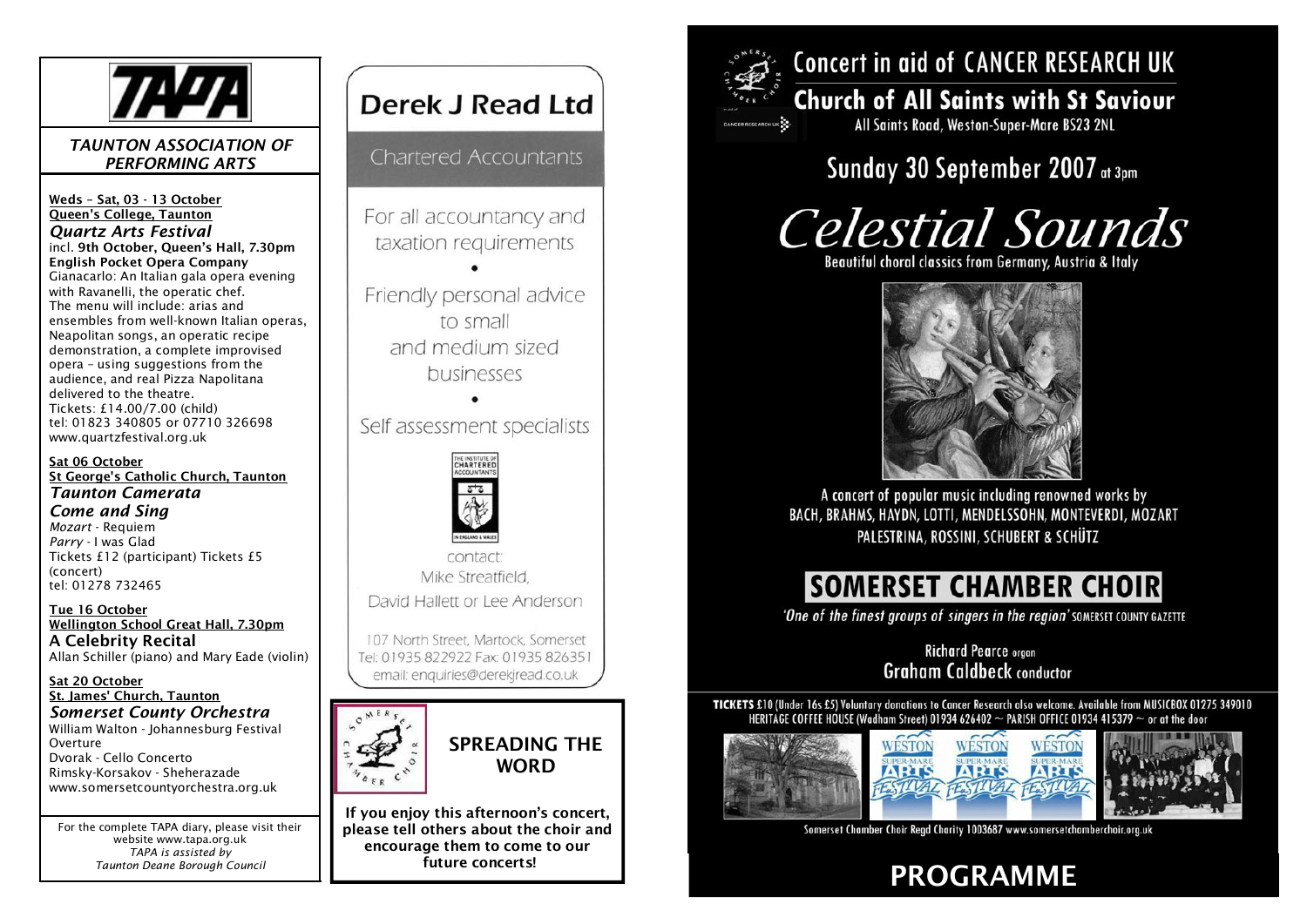### *Welcome*

#### *from the trustees of Somerset Chamber Choir*

We should like to thank you for coming to support us. We are very pleased to be making our first visit to Weston-super-Mare as part of its Festival season - the town is lucky to have so much artistic activity to enjoy and we wish the Festival continued success.

We are indebted to the members of our Friends Scheme who have helped us to achieve so much and we are especially grateful, on this occasion, to the *Benefactors*, *Gold Patrons* and *Patrons* of the choir, who have made this concert possible through the additional financial contributions that they make.

Somerset Chamber Choir will soon celebrate its 25th anniversary and look forward to its next 25 years. We would love you to contribute to our future success by...

- · recommending us to talented singers over the age of 16, encouraging them to visit our website and apply for membership *(see additional information on the next page)*
- · giving us your contact details, if you wish to be kept informed about our concerts
- encouraging others to attend our concerts
- · supporting us financially the easiest way to do this is to join our Friends Scheme *(see details at the end of this programme and on our website)*

Finally we hope that, through your presence here, we can together send a message of warmth and support to those whose lives are threatened by serious illnesses such as cancer, and jointly wish them courage in the face of what must often seem insurmountable odds. We hope you will therefore add your own kind donations to ours, in support of Cancer Research UK.

We very much hope you will enjoy our concert and we look forward to seeing you again soon.

#### *Introduction by Graham Caldbeck*

This afternoon, we hope to transcend our earthbound state, to enjoy some 'celestial sounds' from the 16th, 17th, 18th and 19th centuries, created and captured by some of the finest composers from Germany, Austria and Italy.

The programme is far from being an ad hoc mixture, for many of the composers influenced each other, not only contemporaneously, but also at a distance of several centuries. There is a direct compositional line connecting Schütz to Bach and on to Mendelssohn, Brahms, Bruckner and Rheinberger – these last four composers were all enthusiastic champions of the music of their illustrious forbears. Interwoven around this particular line of tradition is that of Haydn-Mozart-Schubert-Bruckner. The early Italian line-up of Palestrina, Viadana, Monteverdi and Lotti has surprisingly strong connections with the Austro-German tradition – Schütz had studied in Italy with Giovanni Gabrieli, Monteverdi's musical predecessor at St Mark's, Venice in the late 16th and early 17th centuries and his music strongly influenced Brahms, who revived many old German choral works in concerts that he conducted and in editions that he made. Mendelssohn was Bach's great flagbearer in the early 19th century and, later, in the 19th century, Bruckner sought to re-create the purity of Palestrina's 16thcentury style in his own choral works. Even the flamboyant Rossini, from time to time forsook the opera house to compose for the church, lendng his distinctive voice to the sacred tradition.

So we present what we hope will be a fascinating programme of music. May you rediscover (or, even more excitingly, discover for the first time) some personal favourites within the programme.

# *SOMERSET CHAMBER CHOIR*

*FORTHCOMING CONCERTS*

Sunday 6 January 2008 at 3pm King's College Chapel, Taunton

# Far beyond the stars

*A century of Great British Choral Music including works by*

*Stanford, Elgar, Parry, Vaughan Williams, Holst, Britten, Howells, Walton & Rutter*

#### ~ Richard Pearce *organ ~*

*This country is justly famous for its wonderful tradition of singing and of choral music. This programme focuses on some of the most famous English sacred music by the leading composers of this period, composed between the late 19th and the mid-20th century. The 150th anniversary of Elgar's birth is marked by a performance of his stunning anthem,* Great is the Lord*, and, amongst the other Great British music included are Walton's exciting WH Auden setting,* The Twelve*, composed for Christ Church Cathedral, Oxford, where he had been a chorister, and John Rutter's Hymn to the Creator of Light, a beautiful anthem written for the dedication of a memorial window for Herbert Howells in Gloucester Cathedral.*

# Saturday 2 August 2008 at 7pm Wells Cathedral Sing for freedom, sing for joy!

#### POULENC *Gloria* KODALY *Psalmus Hungaricus* VAUGHAN WILLIAMS *Dona nobis pacem ~ with Southern Sinfonia ~*

*Three 20th-century choral masterpieces are brought together in a moving and lifeaffirming programme about the pursuit of freedom and peace on earth.*

*Kodály's* Psalmus Hungaricus *sets a free Hungarian translation of Psalm 55, in which a parallel is drawn between the sorrows of King David and the suffering of the Hungarians under Turkish occupation. We mark the 50th anniversary of Vaughan*

*Williams' death with a performance of* Dona nobis pacem*, the composer's impassioned plea for peace, tolerance and understanding, composed as Europe lurched towards World War II. Poulenc's* Gloria *sets words from the Mass to music of an unmistakable freshness and vivacity. The composer's sense of humour and love of life shine through in the exuberance of the music, and the work ends in a mood of "pity and peace".*

#### *Book the dates in your diary now!* www.somersetchamberchoir.org.uk

*The right is reserved, without incurring liability, to substitute artists and to vary the programmes for reasons beyond our control, although these details are correct at the time of going to print.*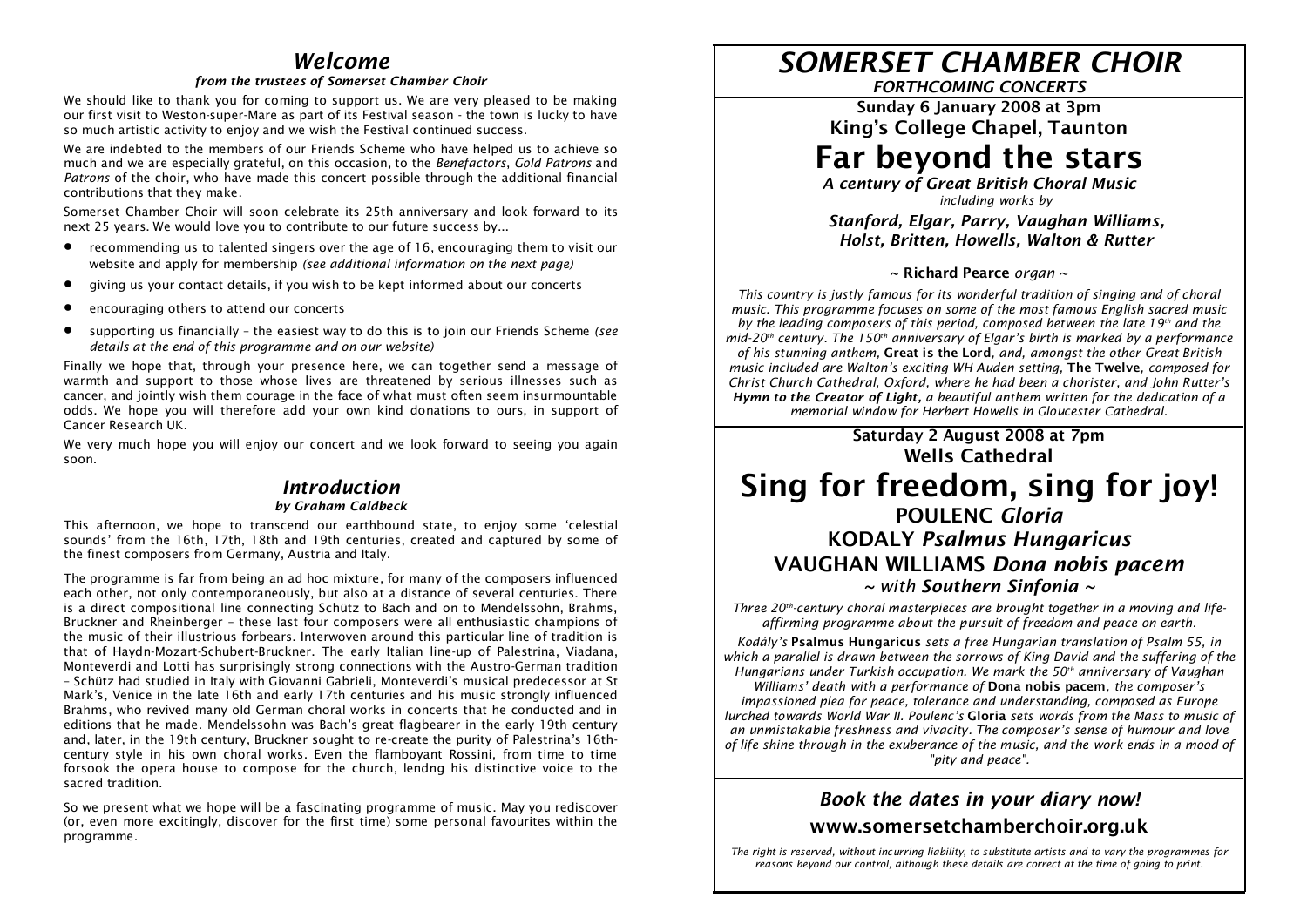#### WOULD YOU LIKE FUTURE CONCERT INFORMATION BY E-MAIL?

If you would like to receive advance details of our concerts by e-mail, please send your e-mail address to email@somersetchamberchoir.org.uk. We undertake to use your email address only to inform you of our future events - we will not divulge your details to third parties without your prior consent for any reason. *Joining the e-mailing list does not give you priority booking rights, for which you must join our Friends Scheme.*

#### FRIENDS – YOUR CHOIR NEEDS YOU!

Our popular Friends Scheme has five different membership levels, each giving a different range of benefits. The scheme now has over 130 members and each of these is acknowledged by name in our concert programmes twice a year. For venues where this is possible, all Friends have the opportunity to book tickets before the general public this is often vital for getting the best seats in the house.

We arrange regular receptions at which you can get to know the conductor, the members of the choir and other members of the Friends Scheme. We take great pleasure from meeting many of our Friends at these receptions and we truly feel that our Friends are as much a part of the choir as the choir members themselves. We should therefore like to invite you to add your support to the choir by joining the scheme. All members receive:

- *Free mailing of advance publicity Name credit in major concert programmes •*
	- *Invitation for you and your guests to post-concert drinks with the choir •*

*• Twice-yearly newsletter •*

Subscriptions range from £8 to £100 and you will find full details on our website www.somersetchamberchoir.org.uk, from Lin Winston at 3 Parkland Drive, Campion Meadow, Exeter, Devon EX2 5RX, or from MusicBox on 01275 349010.

#### ACKNOWLEDGEMENTS

We are grateful to the church wardens and PCC of All Saints Church for allowing us the use of the church and hall for our visit this weekend, and to Chris Manners for giving us the idea of supporting Cancer Research.

We receive invaluable support from our Vice-Presidents, Sir David Willcocks, Benjamin Luxon, Adrian Male and Chris Cutting. We are most grateful to them for their work behind the scenes on the Choir's behalf.

We are very grateful to the large number of volunteers who assist us with numerous aspects of the choir's administration. If you would like to volunteer to help us in any way, please leave a message on our Box Office voicemail on 01275 349010 and we will contact you.

#### Somerset Chamber Choir - Registered Charity number 1003687

*c/o Derek J Read Ltd, 107 North Street, Martock TA12 6EJ; email@somersetchamberchoir.org.uk ~~~~~~~~~~~~~~~~~~~~*

*Vice Presidents: Sir David Willcocks, Chris Cutting, Benjamin Luxon, Adrian Male Honorary Life Friend: Mrs Dorothy Tullett*



### Somerset Chamber Choir

• 6 rehearsal weekends with 60 friendly singers

- 3 concerts a year in spectacular venues
- exciting and wide-ranging programmes
- performances with top professional musicians

recruitment@somersetchamberchoir.org.uk or apply through our website www.somersetchamberchoir.org.uk

The Somerset Chamber Choir was founded in 1984 by former members of the Somerset Youth Choir and is firmly established as one of the most exciting choirs in the area. It recruits from among the most talented singers in the region and places a strong emphasis on encouraging young people to join its ranks. The choir is renowned for its innovative and eclectic programmes of music devised by its conductor, Graham Caldbeck, and it regularly performs with many of the UK's top professional soloists and orchestras.



Graham Caldbeck is one of Britain's leading conductors of amateur choirs, known for his wide-ranging musical skills, innovative programming and stylish performances. He studied music at Trinity College, Cambridge, where he was a Choral Scholar under Richard Marlow, and has sung with the Cathedral Choirs of Guildford and Winchester. He holds both the Fellowship and Choir Training diplomas of the Royal College of Organists, is a former Assistant Organist at St Martin-in-the-Fields and is currently Director of Music at St Mary The Boltons, SW10.

Graham also conducts the Nonsuch Singers, a London-based chamber choir whose concerts are regularly highlighted by the national press, and the Mayfield Festival Choir in East Sussex. For 15 years, Graham

held senior positions at the Royal College of Music and he now pursues a freelance career as conductor, organist, vocal coach and teacher. This December, Graham conducts Nonsuch Singers in music by Monteverdi, Brahms and Gabriel Jackson as part of the Spitalfields Winter Festival in London, and in March 2008 gives the world premiere of a new work for choir and shakuhachi by Roxanna Panufnik, in St John's, Smith Square.

Richard Pearce was organ scholar at Trinity College, Cambridge, and studied piano at the Guildhall School of Music and Drama. He has performed throughout Britain, including in London at the Purcell Room and the Wigmore Hall, and has been broadcast on BBC television and radio, S4C and Classic FM. Recent projects have included trips to Switzerland, Japan, France and Sweden and recordings of songs by Respighi and Martucci for Warner Classics. Richard is a professor at the Guildhall School of Music and Drama.

Cancer Research UK is the UK's leading charity dedicated to cancer research. The charity relies on the support and generosity of volunteers and fundraisers all over the UK to carry out world-class research to improve our understanding of cancer and find out how to prevent, diagnose and treat different kinds of cancer.

Cancer Research UK ensures that the findings are used to improve the lives of all cancer patients and to help people understand cancer, the progress that is being made and the choices each person can make. The charity works in partnership with others to achieve the greatest impact in the global fight against cancer.

Since Cancer Research UK was formed five years ago, its annual spend on research has almost doubled to £315 million. This has enabled us to further our understanding of cancer and how it can be prevented, diagnosed and treated.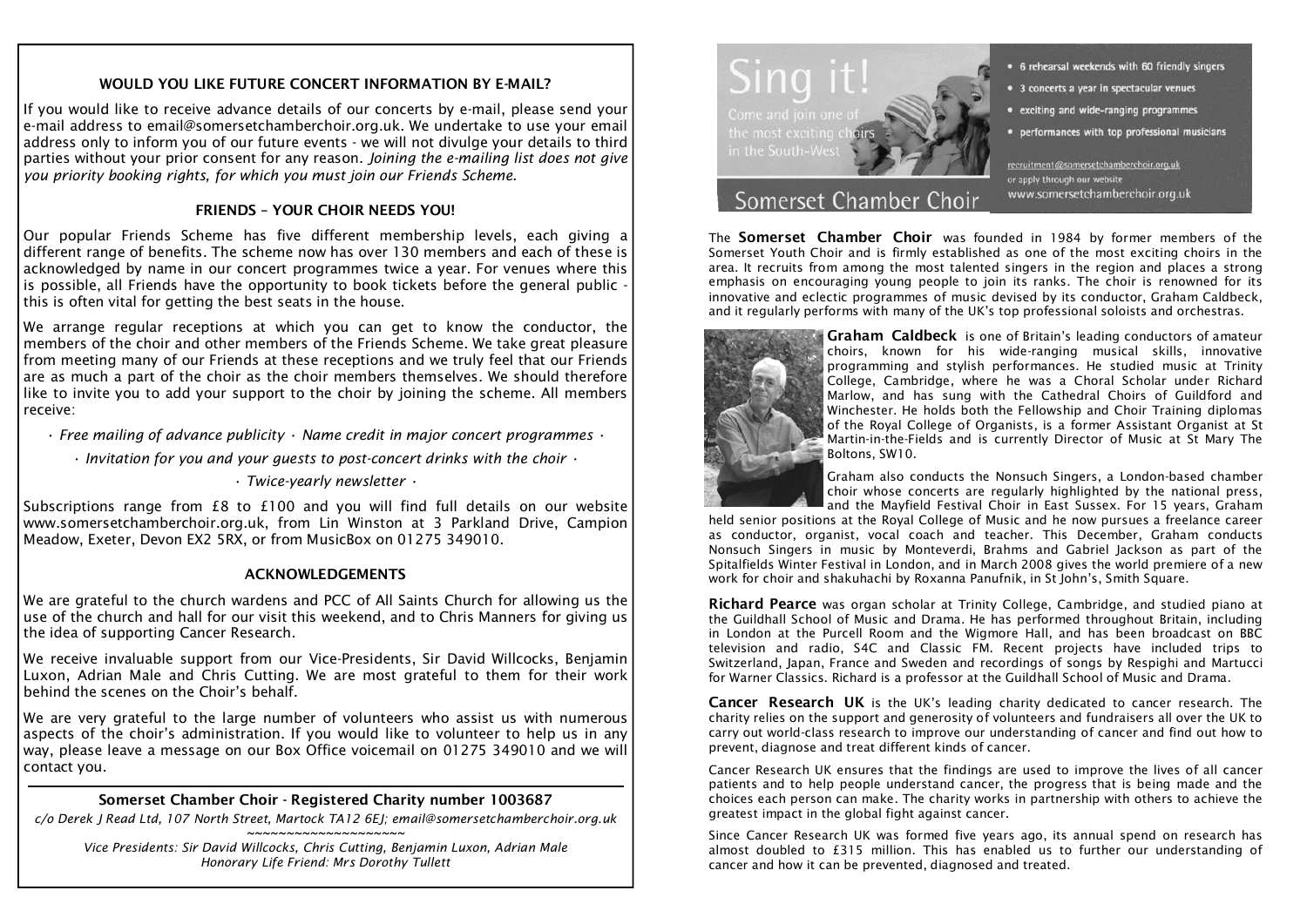# PROGRAMME ORDER

*We should be grateful if you would reserve your applause until the gaps marked in the programme below*

| <b>Viadana</b> (c1560 - 1627) | Exsultate justi                                                                                                         |  |
|-------------------------------|-------------------------------------------------------------------------------------------------------------------------|--|
| Lotti (c1667 - 1740)          | Crucifixus a 8                                                                                                          |  |
| Monteverdi (1567 - 1643)      | <b>Cantate Domino</b><br>$\sim$ $\sim$ $\sim$ $\sim$ $\sim$ $\sim$ $\sim$                                               |  |
| Palestrina (c1525 - 1594)     | <b>Sicut cervus</b>                                                                                                     |  |
| Bruckner (1824 - 1896)        | Os justi<br>$\sim$ $\sim$ $\sim$ $\sim$ $\sim$ $\sim$ $\sim$ $\sim$                                                     |  |
| Organ solo:                   |                                                                                                                         |  |
| Schumann (1810 - 1856)        | Fugue on BACH, Op 60, No 2<br>$\sim$ $\sim$ $\sim$ $\sim$ $\sim$ $\sim$                                                 |  |
| Rossini (1792 - 1868)         | O salutaris hostia                                                                                                      |  |
| Mendelssohn (1809 - 1847)     | Psalm 43 (Richte mich, Gott)<br>$\sim$ $\sim$ $\sim$ $\sim$ $\sim$ $\sim$ $\sim$                                        |  |
| Bach (1685 - 1750)            | O Jesu Christ, meins Lebens Licht<br>~~~~~~~~~~~~~ INTERVAL (10 minutes) ~~~~~~~~~~~~~                                  |  |
| <b>Schütz</b> (1585 - 1672)   | Selig sind die Toten                                                                                                    |  |
| Brahms (1833 - 1897)          | How lovely are thy dwellings fair<br>(from A German Requiem)<br>$\sim$ $\sim$ $\sim$ $\sim$ $\sim$ $\sim$ $\sim$ $\sim$ |  |
| Mozart (1756 - 1791)          | Ave verum corpus                                                                                                        |  |
| Schubert (1768 - 1827)        | Psalm 23<br>$\sim$ $\sim$ $\sim$ $\sim$ $\sim$ $\sim$ $\sim$ $\sim$                                                     |  |
| Haydn (1732 - 1809)           | Achieved is the glorious work<br>$\sim$ $\sim$ $\sim$ $\sim$ $\sim$ $\sim$ $\sim$                                       |  |
| Organ solo:                   |                                                                                                                         |  |
| Karg-Elert (1877 - 1933)      | <b>Harmonies du Soir</b>                                                                                                |  |
|                               | (from Trois Impressions, Op 72, No 1)<br>$\sim$ $\sim$ $\sim$ $\sim$ $\sim$ $\sim$ $\sim$                               |  |
| Rheinberger (1839 - 1901)     | Abendlied                                                                                                               |  |
| <b>Brahms</b>                 | <b>Geistliches Lied</b>                                                                                                 |  |
|                               | $\sim$ ~~~~~~~                                                                                                          |  |

*Complimentary tea and coffee will be available in the church hall after the concert ~ we hope you will join us there.*

and many of his works place great demands on the player in terms of creating a huge variety of textures. However, the 'Three Impressions', of which *Harmonies du Soir* is the first, are introverted, quiet pieces which show the influence of Debussy in their rich chromaticism and impressionistic style.

*~~~~~~~~~*

#### Joseph Rheinberger: *Abendlied*

Bleib bei uns, denn es will Abend werden, und der Tag hat sich geneiget.

*Bide with us, for evening shadows darken, and the day will soon be over.* Luke 24: 29

#### Johannes Brahms: *Geistliches Lied*

Lass dich nur nichts nicht dauren mit Trauren, sei stille, wie Gott es fügt, so sei vergnügt mein Wille! Was willst du heute sorgen auf morgen? Der Eine steht allem für, der gibt auch dir das Deine. Sei nur in allem Handel ohn' Wandel, steh' feste, was Gott beschleusst, das ist und heisst das Beste. Amen.

*Do not be sorrowful or regretful; Be calm, as God has ordained, and thus my will shall be content. What do you want to worry about from day to day? There is One who stands above all who gives you, too, what is yours. Only be steadfast in all you do, stand firm; what God has decided, that is and must be the best. Amen Paul Flemming (1609-40)*

#### *~~~~~~~~~~~~~~~~~~~~~~~~* **MEMBERS OF THE SOMERSET CHAMBER CHOIR**

| Soprano<br>Claire Barnett-Jones<br>Laura Brown<br>Rachel Coleshill<br>Susan Crennell<br><b>Iennifer Deane</b><br><b>Emily Dingle</b><br>Helen Dunnett | Julie Taylor<br>Lin Winston<br>Kate Wolfe<br>Rosie Woodall<br>Alto<br>Jenny Abraham<br>Fran Aggleton                                         | Kate Golding<br>Sam Macrow<br>Gemma Okell<br>Anne Parfitt-Rogers<br>Rachel Pillar<br>Luisa Puddy<br>Melanie Rendell<br>Adele Reynolds |
|-------------------------------------------------------------------------------------------------------------------------------------------------------|----------------------------------------------------------------------------------------------------------------------------------------------|---------------------------------------------------------------------------------------------------------------------------------------|
| Rebecca Elderton<br>Becci Hawkings<br>lane Harris                                                                                                     | Sylv Arscott<br>Joanne Baker<br>Wendy Baskett                                                                                                | Helen Wilkins<br>Tenor                                                                                                                |
| Emma Killick<br>Judy Male<br>Claire Palmer<br>Claire Satchwell<br>Rebecca Saunders<br>Deborah Shepperd<br>Liz Stallard<br>Rebecca Tamplin             | Sarah Brandhuber<br>Jenny Candler<br>Gay Colbeck<br>Janice Collins<br>Katie Courts<br>Janet Dunnett<br><b>Esther Edwards</b><br>Joy Fletcher | Nick Bowditch<br>Dominic Brenton<br>Andrew Coombs<br>Tim Donaldson<br>Paul Hawkings<br>Laurence Hicks<br>Nigel Hobbs<br>Keith Hunt    |

Adrian Male Russell Smith Robert Tucker

> *Bass* Jamie Barnes Andrew Bell John Broad Ian Bromelow Simon Bryant David Dron William Ford-Young Robert Fovargue Simon Francis Anthony Leigh Robert Martin Roland Smith Benomy Tutcher Martin Warren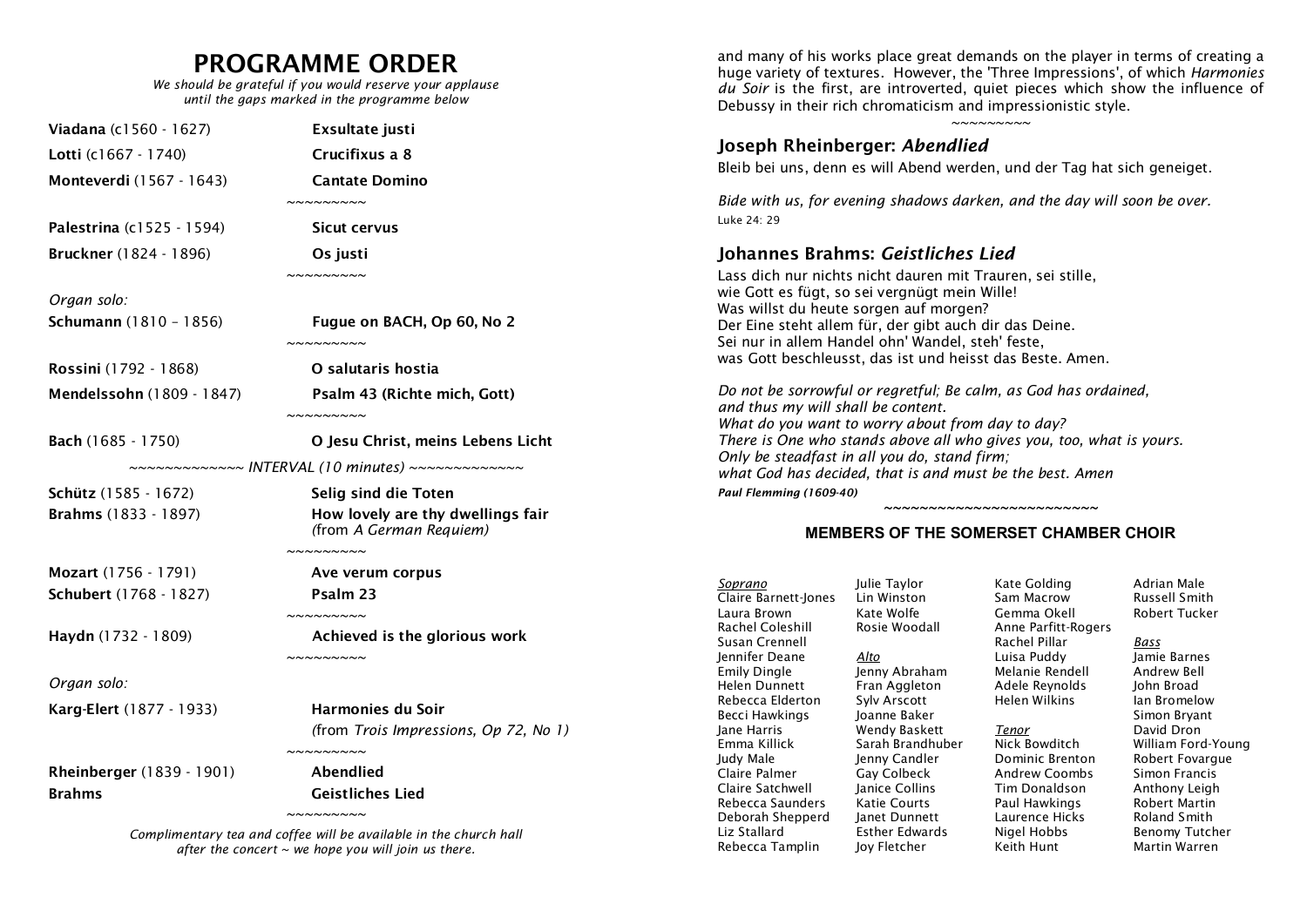*Jesu, word of God incarnate, of the Virgin Mary born On the cross thy sacred body for us men with nails was torn, Cleanse us by the blood and water streaming from thy pierced side, Feed us thy body broken in death's agony.* 14<sup>th</sup>-century

#### Franz Schubert: *Psalm 23*

Gott ist mein Hirt, Mir wird nichts mangeln, *The Lord is my shepherd; I shall not want.*

Er lagert mich auf grüne Weide, Er leitet mich an stillen Bächen,

*He makes me lie down in green pastures. He leads me beside still waters.*

Er labt mein smacht en des Gemüt, Er führt mich auf gerechtem Steige zu seines Namens Ruhm.

*He restores my soul. He leads me in paths of righteousness for his name's sake.*

Und wall' ich auch im TodesschattenTale, So wall' ich ohne Furcht, denn du beschützest mich, dein Stab und deine Stütze sind mirimmerdar mein Trost,

*Even though I walk through the valley of the shadow of death, I will fear no evil, for you are with me; your rod and your staff, they comfort me.*

Du richtest mir ein Freudenmahl im Angesicht der Feinde zu, Du salbst mein Haupt mit Öle, Und schenkst mir volle

*You prepare a table before me in the presence of my enemies; you anoint my head with oil; my cup overflows.*

Mir golget Heil und Seligkeit in diesum Leben nach, Einst ruh' ich ew'ge Zeit dort in des Ew'gen Haus,

*Surely goodness and mercy shall follow me all the days of my life, and I shall dwell in the house of the Lord for ever. ~~~~~~~~~*

#### Franz Joseph Haydn: *Achieved is the glorious work*

(from *Creation*)

Achieved is the glorious work, Our song shall be the praise of God. Glory to his name for ever, He sole on high exalted reigns. Hallelujah.

#### *Organ Solo* Sigfrid Karg-Elert: *Harmonies du Soir*

*(*from *Trois Impressions Op 72 No 1)*

Karg-Elert studied and later taught in Leipzig. His organ compositions are probably the best-known of his works, and show a richness of harmony and a contrapuntal ease. He enjoyed the symphonic capabilities of the romantic organ,

*~~~~~~~~~*

# **TEXTS**

#### Lodovico Viadana: *Exsultate justi*

Exsultate justi in Domino: rectos decet collaudatio. Confitemini Domino in cithera: in psalterio decem chordarum psallite illi. Cantate ei canticum novum: bene psallite ei in vociferatione.

*Shout for joy in the Lord, all who love justice! for praise is fitting from the righthearted.*

*Give thanks to the Lord on the lyre, sing his praises on the ten-stringed harp. Sing a new song to him; sing well, and with a loud voice!* Psalm 33: 1-3

#### Antonio Lotti: *Crucifixus a 8*

Crucifixus etiam pro nobis sub Pontio Pilato: passus et sepultus est.

*[He was] crucified also for us, under Pontius Pilate: [he] suffered and was buried.* From the Nicene Creed

#### Claudio Monteverdi: *Cantate Domino*

Cantate Domino canticum novum, cantate et benedicite nomini ejus: Quia mirabilia fecit.

Cantate et exultate et psallite in cythara et voce psalmi: Quia mirabilia fecit.

*Sing to the Lord a new song, sing and give praise to his name: for he has done marvellous deeds.*

*Sing and exult and praise in songs with the harp and the voice: for he has done marvellous deeds.*

*~~~~~~~~~*

Psalm 96:1,2; Psalm 98:1, 5

#### Giovanni Pierluigi da Palestrina: *Sicut cervus*

Sicut cervus desiderat ad fontes aquarum, ita desiderat anima mea ad te, Deus.

*Like as the hart desireth the water-brooks, so longeth my soul after thee, O God.* Psalm 42: 1

#### Anton Bruckner: *Os justi*

Os justi meditabitur sapientiam, et lingua ejus loquetur judicium. Lex Dei ejus in corde ipsius: et non supplantabuntur gressus ejus. Alleluia.